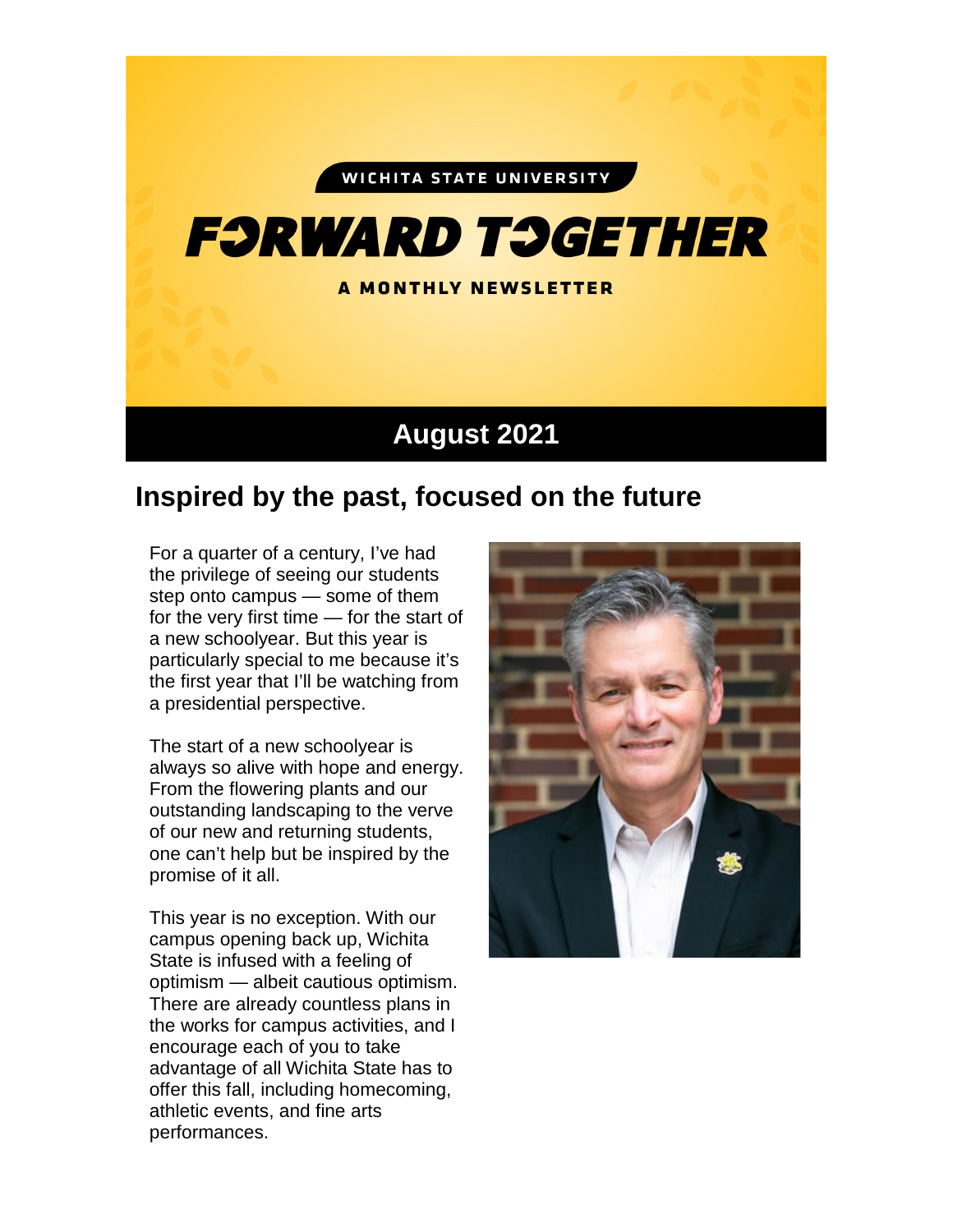

# **In the News at Wichita State**



### **President Muma welcomes students back to WSU**

It's great to see so many Shocker faces on campus! Dr. Muma encourages students to stay safe and healthy, enjoy our beautiful campus, and wishes them the best of luck this semester.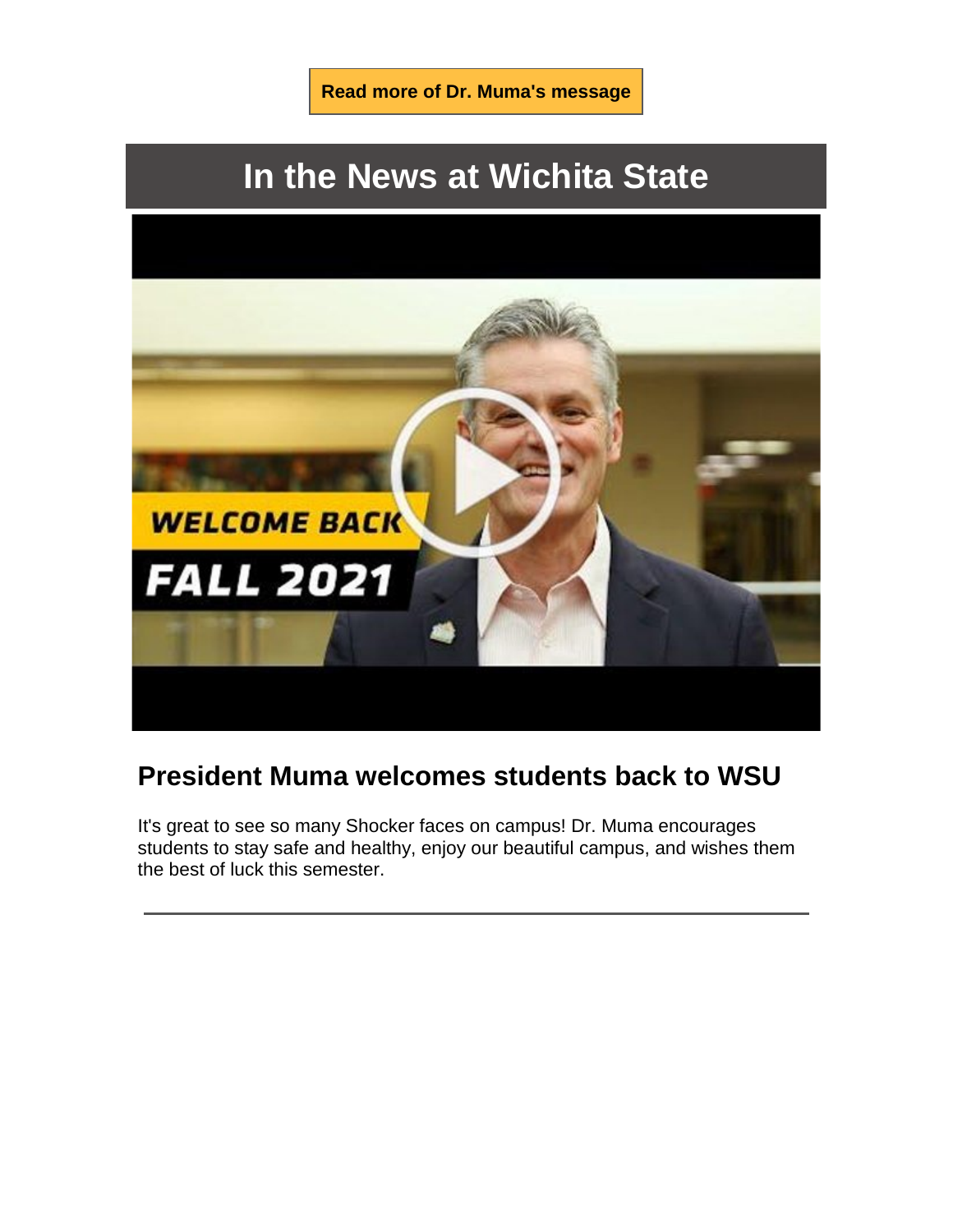

## **NSF awards WSU researcher \$200K to study fairness in facial recognition**

The National Science Foundation has awarded a \$200,000 grant to Dr. Ajita Rattani, an assistant professor in the College of Engineering's School of Computing, that seeks to improve facial recognition technology, addressing civil liberties concerns that some demographic groups are more likely to be misidentified.

Facial recognition technology — known as biometrics — has become a common tool used to authenticate a person's identity and is used by smartphones and laptops to unlock devices and by law enforcement to identify suspected criminals or undocumented immigrants.

**[Learn more about Dr. Rattani's research](https://soar.wichita.edu/bitstream/handle/10057/21700/NSF%20awards%20WSU%20researcher%20%24200K%20to%20study%20fairness%20in%20facial%20recognition.pdf?sequence=2&isAllowed=y)**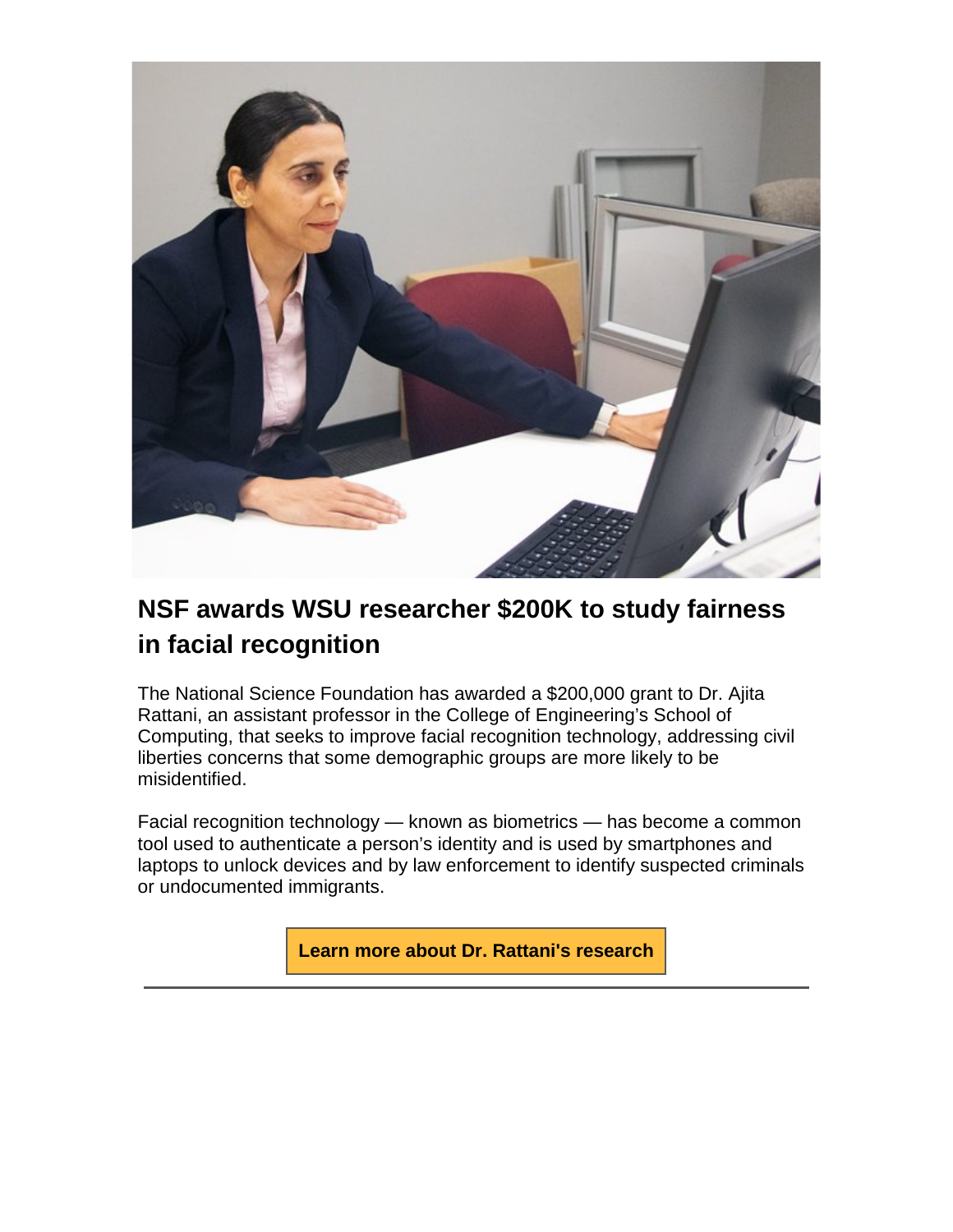

#### **Track coach uses iPhone, drone, slushies to document Kansas small towns**

People from France farmed and produced silk in Kansas in the 1860s as part of a dream of a utopian community.

"Who knows what was going on here in Silkville," John Wise says as he stands in front of a stone schoolhouse in Franklin County near the end of his 12-minute video.

We know a bit more, thanks to Wise's wanderings across Kansas and his skill with an iPhone 11, a selfie stick and a DJI Mavic 2 Pro drone.

Wise, Wichita State University assistant director of track and field, documents his love of history, travel and frozen soft drinks in "Travel With a Wiseguy" on YouTube. He posts a video weekly, many from trips around Kansas to visit small towns, ghost towns and places such as Old Oxford Mill and Little Jerusalem.

**[Read more about Wise's travels](https://soar.wichita.edu/bitstream/handle/10057/21700/Track%20coach%20uses%20iPhone%2c%20drone%2c%20slushies%20to%20document%20Kansas%20small%20towns.pdf?sequence=3&isAllowed=y)**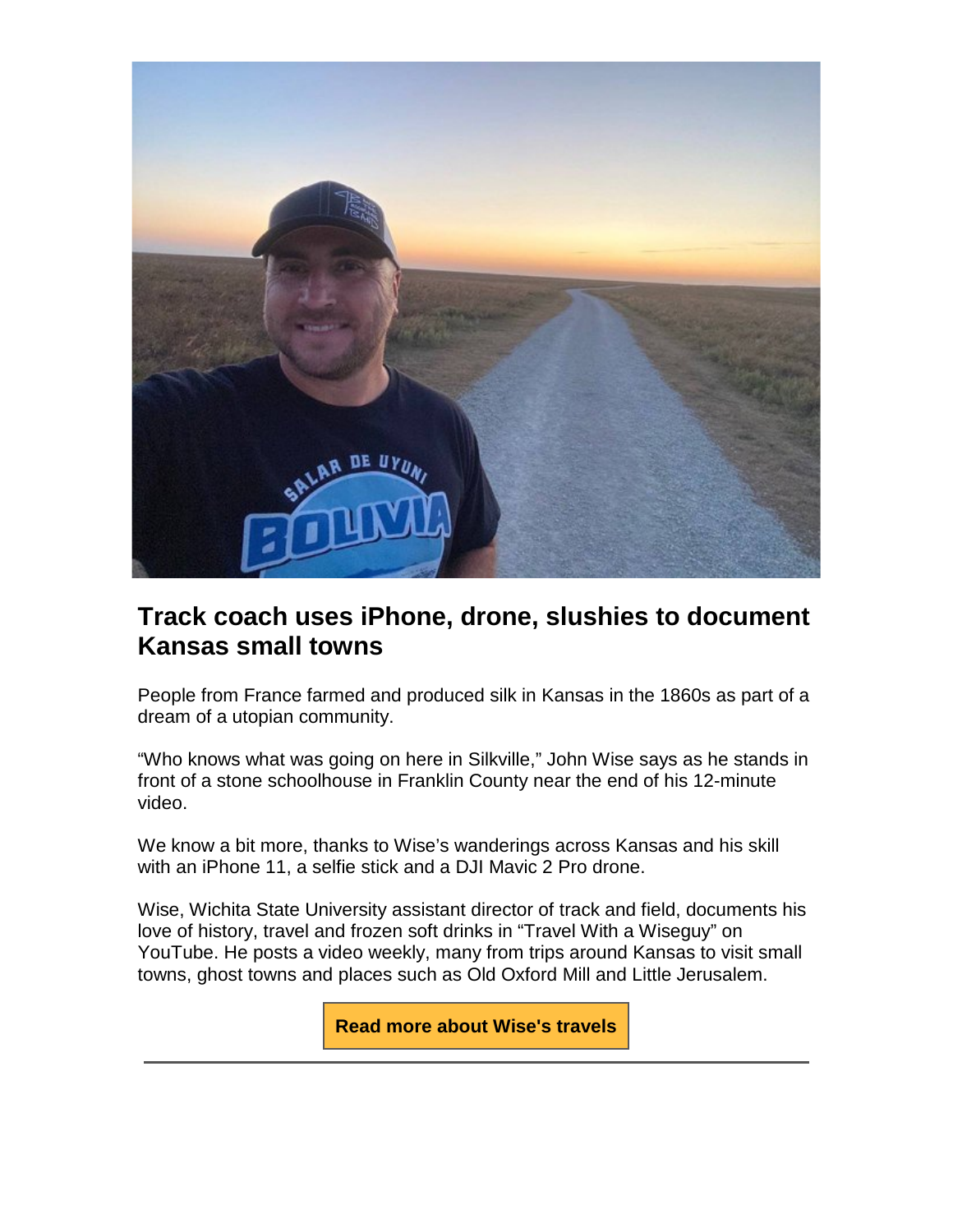

# **New bridge name promises to embrace Barton School's commitment to Wichita**

The marquee exterior fixture of the W. Frank Barton School of Business' new home, Wayne and Kay Woolsey Hall, has been officially named the Promise Bridge. The 300-foot-long pedestrian bridge will span over a water feature south of the building.

"The Promise Bridge is a literal and symbolic connection between Wichita State University's main campus and our Innovation Campus. It's a physical manifestation of the promise we make to our students, faculty, staff, alumni and partners," said Dr. Larisa Genin, dean of the Barton School of Business.

**[Learn more about the Promise Bridge](https://soar.wichita.edu/bitstream/handle/10057/21700/New%20bridge%20name%20promises%20to%20embrace%20Barton%20School%e2%80%99s%20commitment%20to%20Wichita.pdf?sequence=4&isAllowed=y)**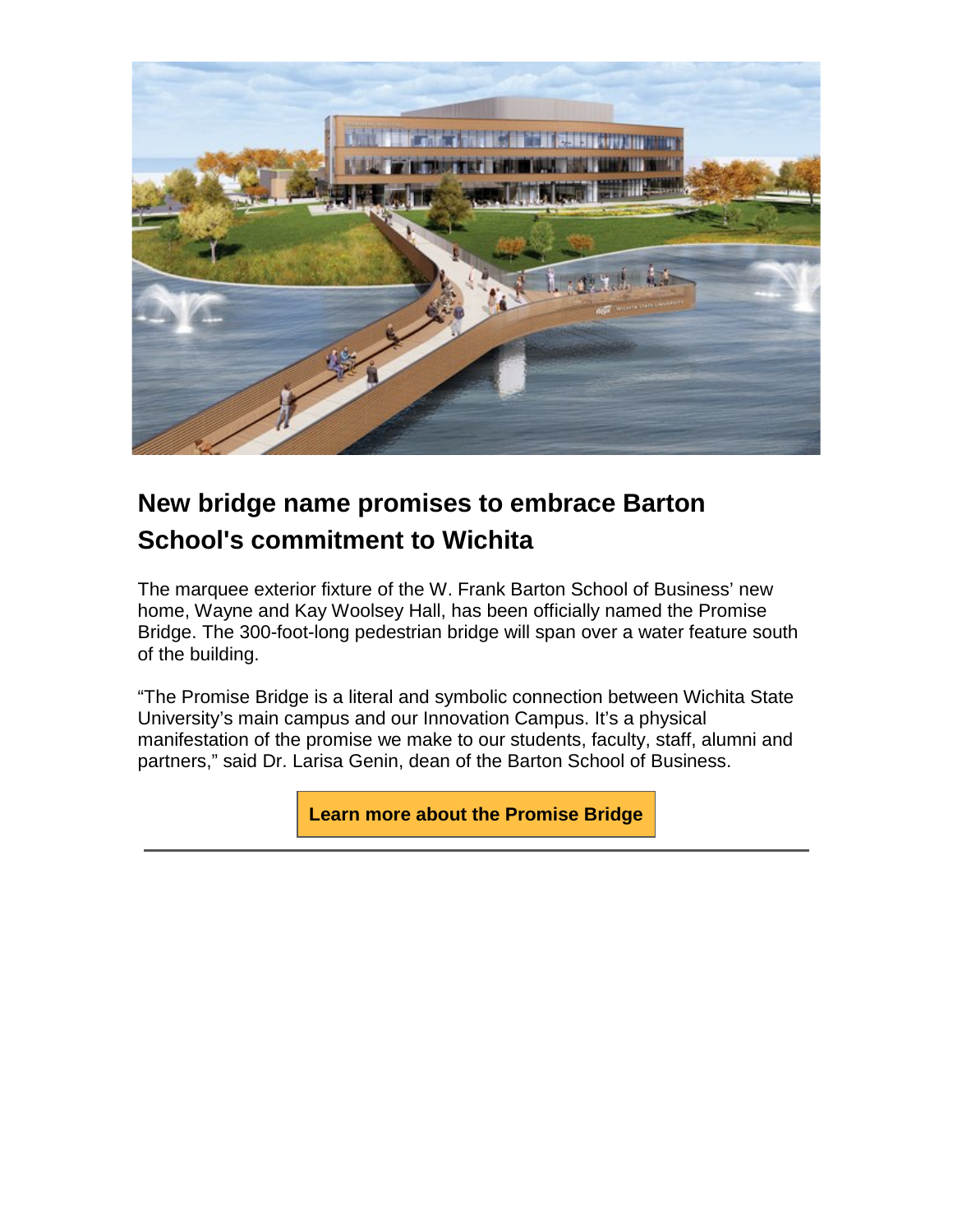

# **Researcher awarded \$175K NSF grant to help improve data-driven decision-making**

The National Science Foundation has awarded a \$175,000 grant to Wichita State University's Dr. Saideep Nannapaneni for research that has implications for increasing the speed and accuracy of data-driven decision-making.

In decision-making – whether in engineering design, health care management or financial investments – people make predictions about what will happen based on what has happened in the past, using the data available, but recognizing that data may be incomplete or some of it inaccurate.

"In most real-world scenarios, a system's behavior is not completely known; it is uncertain, often influenced by several external factors," said Nannapaneni, assistant professor of industrial, systems and manufacturing engineering. "Typically, we collect data using sensors to understand such uncertain system's behavior. Sensors are not perfect. This imperfection results in noise and imprecision in collected data and therefore, we need to make decisions in the presence of noisy imprecise data."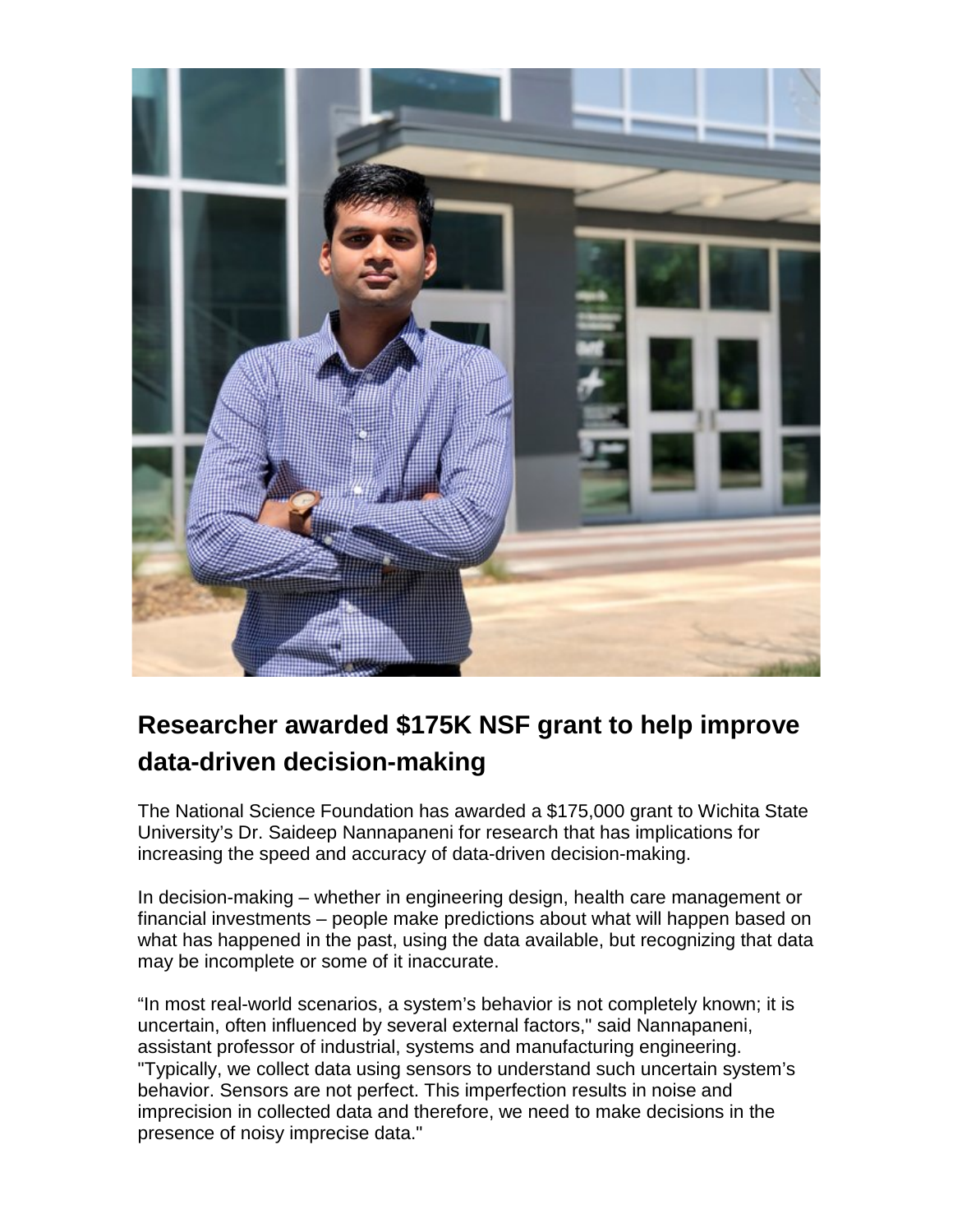#### **[Read more about Dr. Nannapaneni's research](https://soar.wichita.edu/bitstream/handle/10057/21700/WSU%20researcher%20awarded%20%24175%2c000%20NSF%20grant%20to%20help%20improve%20data-driven%20decision-making.pdf?sequence=5&isAllowed=y)**

# **Aviation geeks team up on book that investigates causes of flight anxiety**

Lindsey Harvell-Bowman and Eric Wilson consider themselves aviation geeks. They tease each other about their favorite airlines and digest every bit of airplane news and research.

It is fitting their friendship began as graduate students at Wichita State University, in the Air Capital of the World. Their collaboration continues in Harvell-Bowman's "The Psychology and Communication Behind Flight Anxiety: Afraid to Fly," a book that examines the intersection of journalism, communication, and psychology in affecting the flying public.



#### **[Learn more about 'Afraid to Fly'](https://soar.wichita.edu/bitstream/handle/10057/21700/Aviation%20geeks%20team%20up%20on%20book%20that%20investigates%20causes%20of%20flight%20anxiety.pdf?sequence=6&isAllowed=y)**

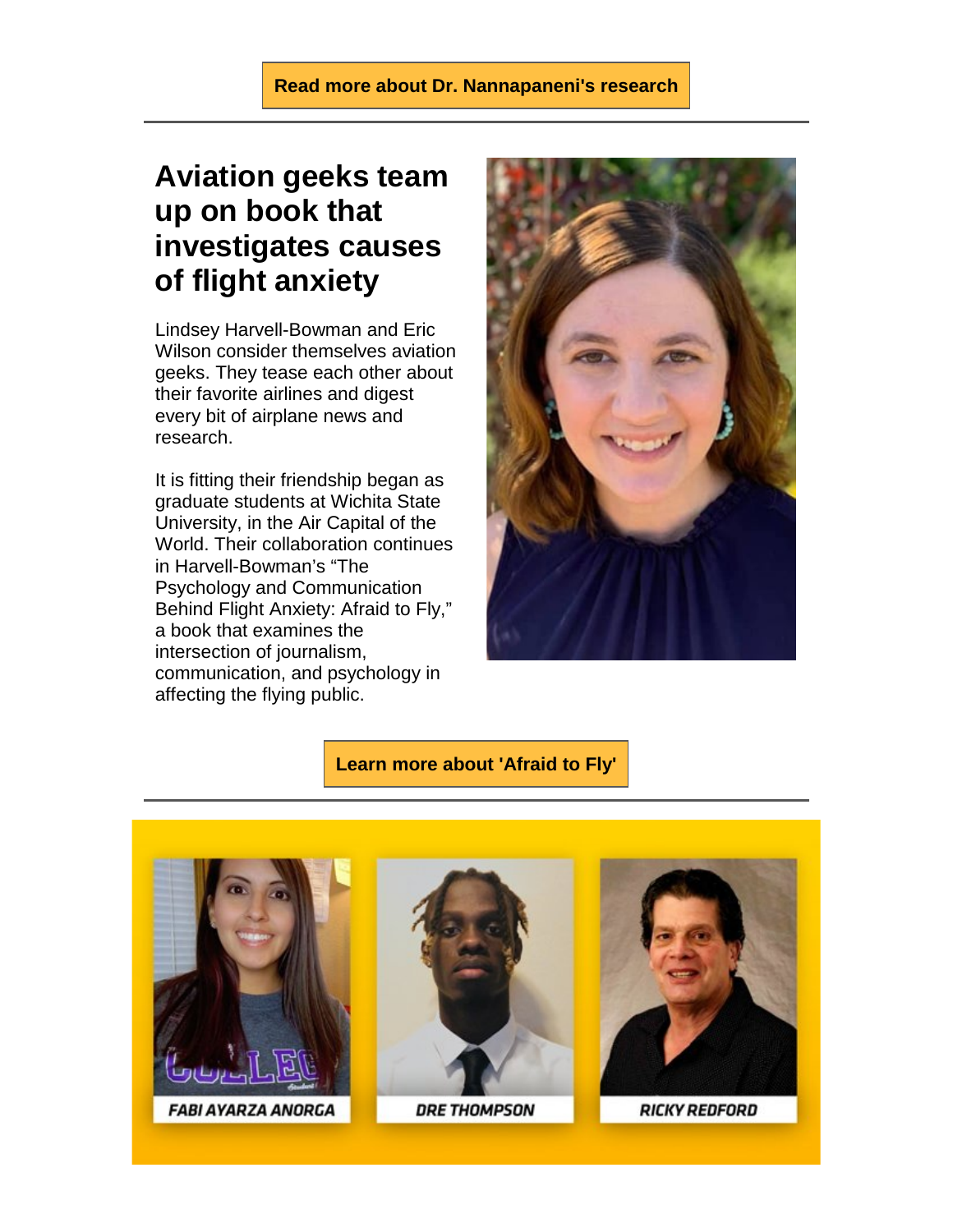## **Business school awards scholarships to transfer students**

For the first time in Wichita State history, the Barton School of Business has awarded three, multi-year scholarships to transfer students committed to joining the business program, in association with the Phi Theta Kappa honor society.

The recipients of the scholarships are Ricky Redford of Hutchinson Community College, Dre Thompson of Tallahassee Community College, and Fabi Ayarza Anorga of Butler Community College. Each of the three students have been awarded \$1,000 per year for two years. This scholarship will take effect in fall 2021.

**[Read about the PTK scholarships](https://soar.wichita.edu/bitstream/handle/10057/21700/Business%20school%20awards%20scholarships%20to%20transfer%20students.pdf?sequence=7&isAllowed=y)**



#### **Mechatronics program earns ARM endorsement**

Wichita State University's partnership with the Advanced Robotics Manufacturing Institute (ARM) has resulted in the Department of Engineering Technology being among the first programs in the nation to earn an ARM endorsement for their mechatronics track – a certification that will translate to stronger job prospects for graduates.

**[Find out how WSU achieved this ranking](https://soar.wichita.edu/bitstream/handle/10057/21700/Wichita%20State%e2%80%99s%20mechatronics%20program%20earns%20ARM%20endorsement.pdf?sequence=8&isAllowed=y)**